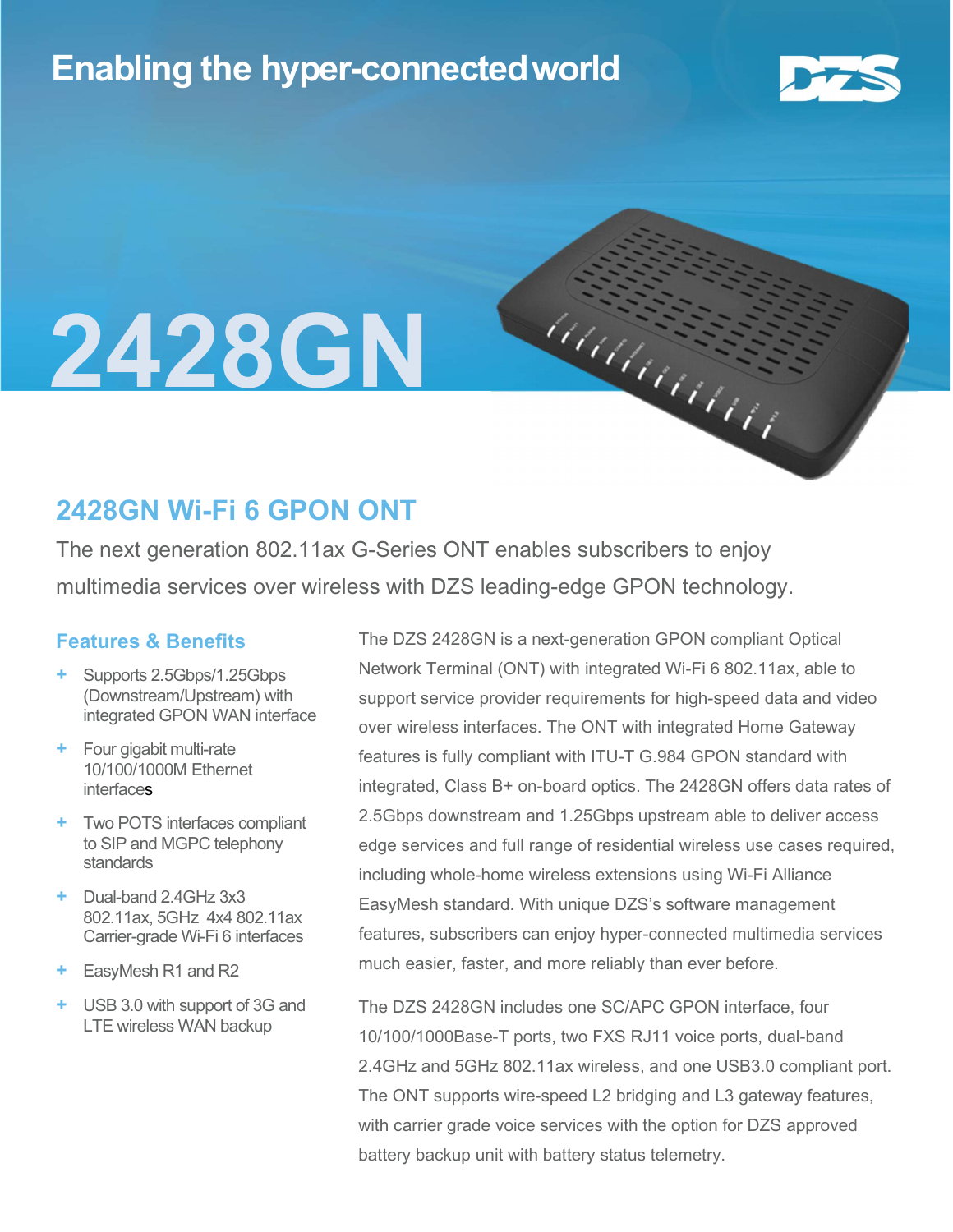## Advanced Wi-Fi 6 GPON ONT 2428GN



#### Service Scenario

The GPON network consists of an Optical Line Termination (OLT) located at the Central Office, and a set of residential Single-Family Unit (SFU) and Multi Dwelling Unit (MDU) locations with Optical Network Terminals (ONTs). Between them is the optical distribution network (ODN) comprised of fibers, passive optical splitters and couplers.

The 2428GN ONT supports 2.5G capable downlinks using the GPON standard. Services include High-Speed Internet (HIS), carrier-grade wireless, packet Voice, IPTV, OTT video, and cloud enabled services to multi-media devices.

#### Key Service Attributes

- + FSAN ITU-T G.984 GPON Class B+ compliant
- + Four 10/100/1000MBase-T Ethernet ports, RJ45 supporting 1Gbps symmetrical services
- + Two voice ports, FXS interfaces compliant to ANSI and ETSI standards, SIP and MGCP
- + 2.4GHz 3x3 802.11ax, 20MHz and 40MHz channels
- + 5GHz 4x4 802.11ax, 20MHz, 40MHz and 80MHz channels
- + Downstream and Upstream MU-MIMO
- + EasyMesh R1 and R2
- + USB 3.0 port, support of 3G and LTE wireless dongles
- + IPTV multicast, IGMPv2 and IGMPv3 services
- + Any-port, Any-service data model
- + Traffic management including Q-in-Q tagging, 802.1Q VLANs, multiple subscriber VLANs, per-port rate limiting
- + 802.1p priority bits, DiffServ and priority ques based on services types.
- + +12 VDC uninterruptable service power source, option for battery backup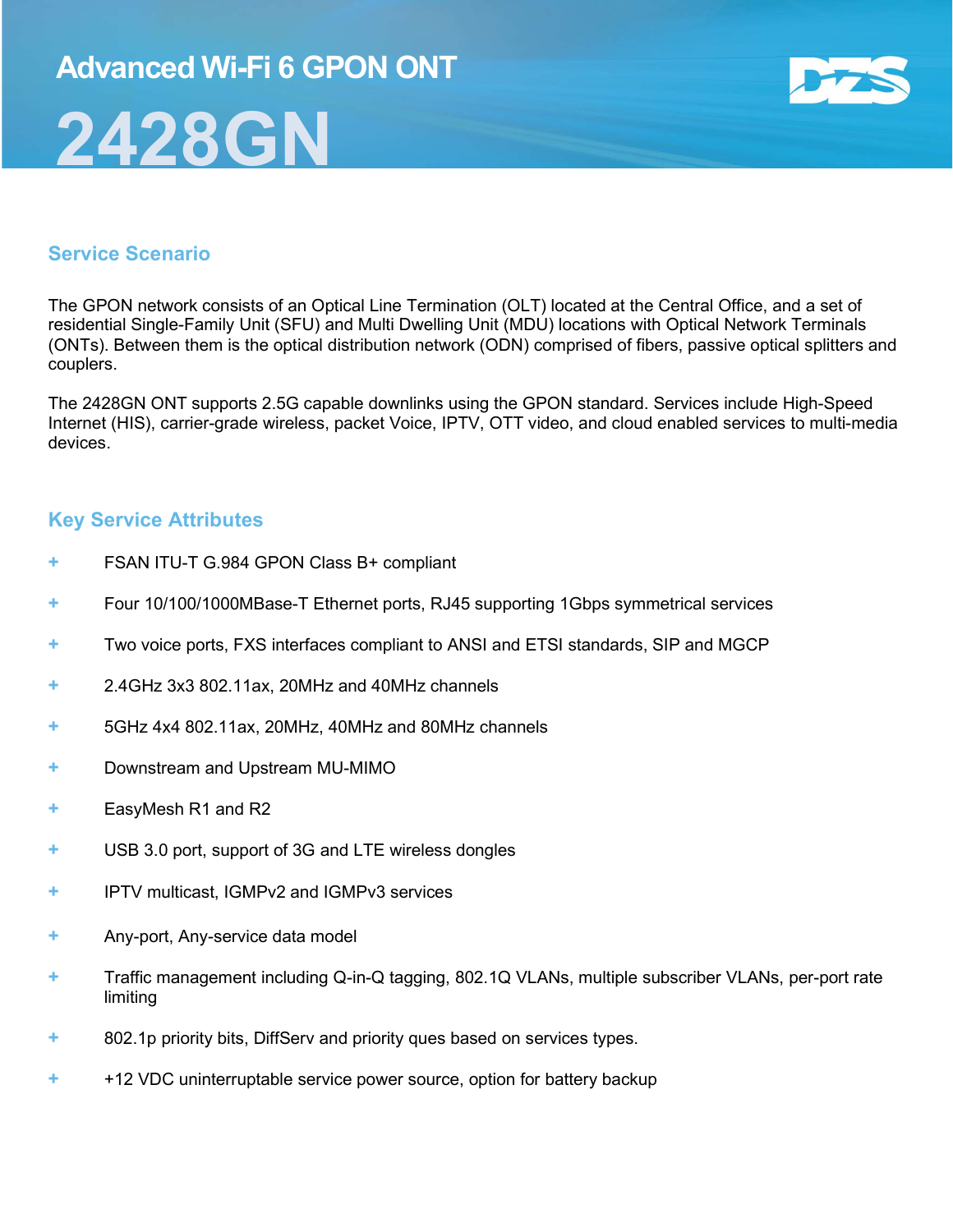## Advanced Wi-Fi 6 GPON ONT

## 2428GN

## Product Specifications

#### Hardware

- + Dimensions
- Width: 10.3" (260mm) Depth: 6.1" (155mm) Height: 1.4" (35mm)
- + Weight 0.81 LB (0.37 kg)
- + 256GByte Flash Memory
- + 512GByte SDRAM (DDR3)
- + GPON WAN Interface
- + Capacity:2.5Gbps Down/1.25Gbps Up

#### Interfaces

- + WAN: 1 SC/APC port, GPON
- + LAN:4 ports 10/100/1000MBase-T Ethernet (RJ45)
- + Telephone: 2 ports 2-wire RJ11
- + Power: 1 2-pin barrel connector, 1 2x4 8-pin battery connector
- + USB 3.0 Type A
- + WiFi push button setup (WPS)
- + Recessed RESET button

#### GPON

- + Class B+ optics, 20km (12.4 miles), reach, max split 64
- + Maximum ODN Attenuation, +28.5 dB link budget
- + GPON Type B redundancy support
- + xPON co-existence filter
- + Transmitter, 1310nm, +0.5 to +5 dBm, DBF
- + Receiver, 1490nm, -28 dBm, APD/TIA
- + Forward Error Correction (FEC) per G.989.3
- + Dying Gasp

#### **Wireless**

- + 2.4GHz 3x3 802.11ax MIMO, 5GHz 4x4 802.11ax MU-MIMO
- + SSIDs: 4x2.4GHz, 4x5GHz
- + Devices per radio: 120
- + Authentication WEP, WPA-PSK, WPA2, WPA2-PSK, 802.1x
- + Encryption: WEP (64-bit, 128-bit), AES, TKIP+AES
- + WPS modes: Push-button, API PIN, STA PIN
- + RADIUS Server support
- + MAC filtering
- + Wireless bridge mode
- + EasyMesh R1 and R2

#### Ethernet LAN ports

- + Auto-MDI-X crossover control
- + Auto-Speed or manual selection
- + IEEE 802.3ab 1000Base-T
- + IEEE 802.3u 100Base-T
- + IEEE 802.3az EEE
- + IEEE 802.1x Authentication

#### Telephone

- + SIP (RFC 3261)
- + MGCP
- + Codec: G.711 (u-law and A-law), G.729B, G726
- + RENs per line: 5 maximum
- + Drop length: Residential short loop, 152.4 m (500 ft.)
- + Output max: 25mA
- + Ring voltage: 48Vrms @ 20/25 Hz
- Quality of Service
- + HW-based internal IEEE 802.1p (CoS)
- + Strict Priority (SP)
- + 802.1Q(VLAN tag) QoS mapping ToS/CoS
- + 8 queues per port
- + Classified traffic can be tagged with VLAN ID and Ethernet Priority bit, and can be assigned to priority queues
- + Classify packets into different IEEE 802.1p priority queues according to DSCP values (RFC 2475)
- + The range of traffic shaping or rate-limit shall between 64 Kbps to the maximum port rate with 64kbps granularity. The accuracy error shall be less than ±10%.
- + DSCP IP CoS (RFC 2475)

#### Software Features

- + IEEE802.1D and IEEE802.1Q
- + Address learning with auto aging-L2/BPDU Filter
- + Support 2048 MAC learning addresses
- + Multiple T-CONTs/GEM ports per device
- + Flexible mapping between GEM port and T-CONT
- + Priority queues and scheduling on upstream
- + Activation with automatic discovered serial Number and password

#### IP Routing and Firewall

- + DHCP, Static-IP and PPPoE
- + NAT/NAPT
- + DNS Proxy
- + DHCP Server
- + UPnP, plug and play

#### IPv6

- + IPv4 and IPv6 Dual-Stack-Lite
- + Bridged Mode (transparent pass thru of IPv6 frames)
- + IPv6 support of BRouted and PPPoE Bridged VI AN<sub>s</sub>
- + DHCPv6 client and server
- + Router Advertisement on LAN-side interfaces
- + SLAAC for automatic acquisition of WAN-side IPv6 addresses and GW
- + CLI, HTTP and TR-069 management via IPv6

#### **Environmental**

- + Operating Temperature 32~104°F (0~+40°C) **Commercial**
- + Storage temperature -4~149°F (-20~65°C)
- + Operating humidity 5 to 90% (noncondensing)
- + Altitude: –200 to 10,000 feet (–61 to 3,048 m) above sea level

#### Powering

- + DC power, +12 VDC nominal, 2.5
- + Input power, 90-240VAC, 50/60Hz
- + Power consumption, ~16W maximum

+ IEC 62368-1, UL 62368-1, EN 62368-1

#### Management

- + ITU-T 984.1/G988 compliant OMCI interface
- + CPE Manager Web UI
- + CLI over telnet
- + SNMP Client

**Compliance** 

+ TR-069, TR-104, TR-98 + LED indications for status

+ FCC Part 15 Class B + ICES-003 Class B + CE Mark

+ Safety ETL/Intertek

+ FDA IEC 60825-1 + RoHS 2015/863/EU